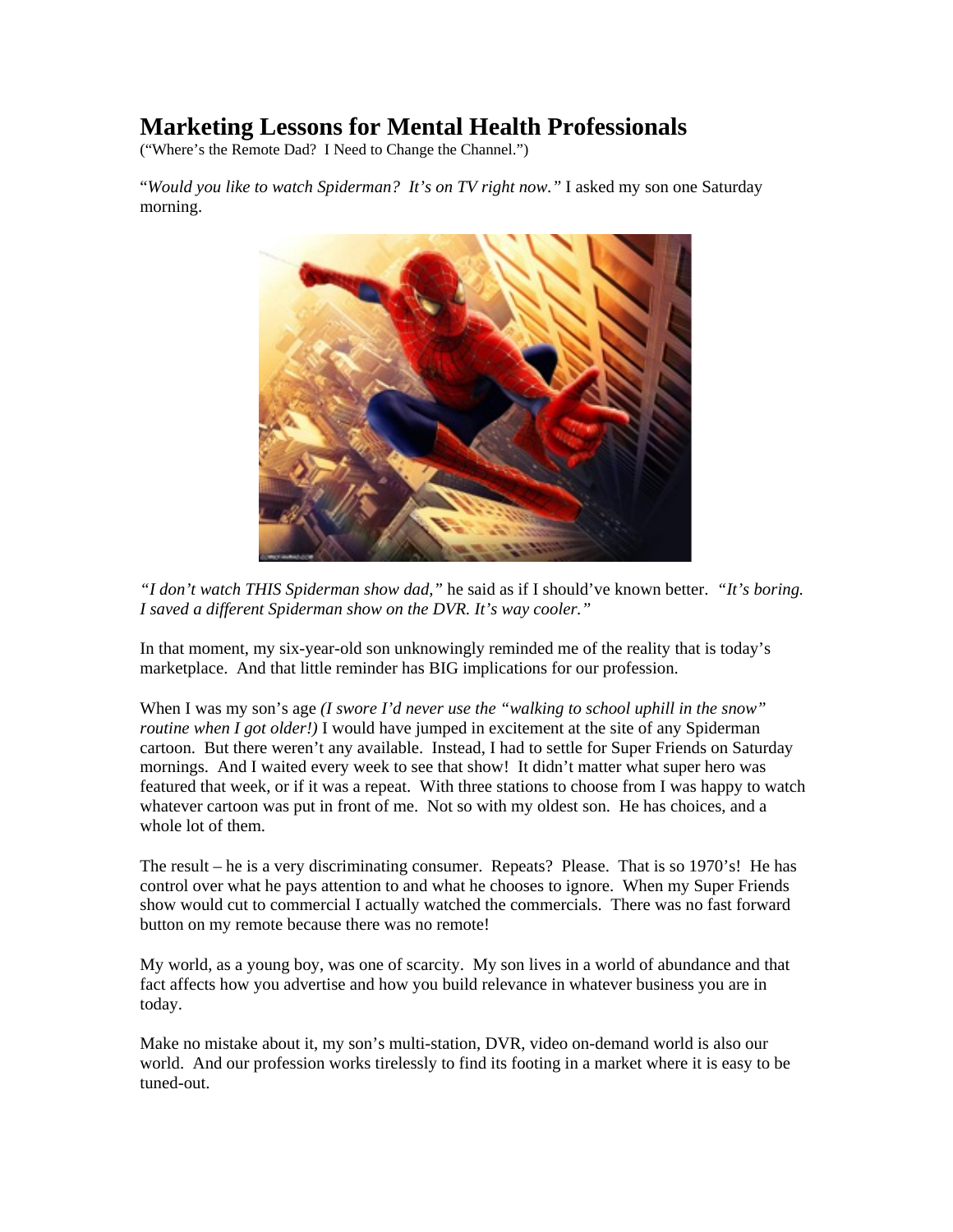If you're speaking the same old talk about the value of therapy you risk being ignored.

Understanding this market shift can help you build a much more effective marketing plan. Here are two tips that I believe should be a part of everyone's plan.

## **Tip One**

First and foremost – be a part of the conversations taking place in your community and beyond. Limit the use of traditional advertising or, at the very least, work to integrate advertising into an overall grass roots marketing approach where you become an integral part of a community. People take notice when they hear someone's viewpoint versus seeing an advertisement about their services. They notice when a person practices what they preach, and they're more than happy to spread the word.

### **Tip Two**

A second bit of advice is to avoid operating under a scarcity model. Sounds obvious but it's not easy. I see a lot of mental health organizations and individuals who hold onto this model. What's an example of a scarcity model in our profession? Here are two simple but common ones.

- Opening up a practice, placing an ad in the yellow pages, mailing brochures and waiting for the phone to ring.
- Posting your resume online, responding to posted job announcements and waiting for the phone to ring.

Having the best clinical expertise, the most innovative service or the best prices will not necessarily lead people to your door. Success rarely starts and ends from that premise. Are all of these important? Yes. But without consistent outreach your work will go largely unnoticed.

#### **Factors for Success**

Dedicate time to sales and marketing, and be genuine in your efforts. Use approaches that add value to people. Share your skills with others. Find a position that people can rally around because it truly matters to them.

If you cannot get your message across in a way that is engaging then you risk being just another Spiderman show that doesn't make the DVR playlist.

In my opinion, the three most important factors for success when going to market are:

- Your work ethic and your consistency with that effort.
- Your ability to offer a service that people value, believe in and talk about.
- Your ability to build strategic partnerships that add to your credibility, build trust and give you an entry point for clients to come to know you.

#### **About the Author**

David P. Diana, LPC, NCC is a licensed professional counselor and director of sales and marketing for a large behavioral healthcare organization. He writes a popular weekly blog on